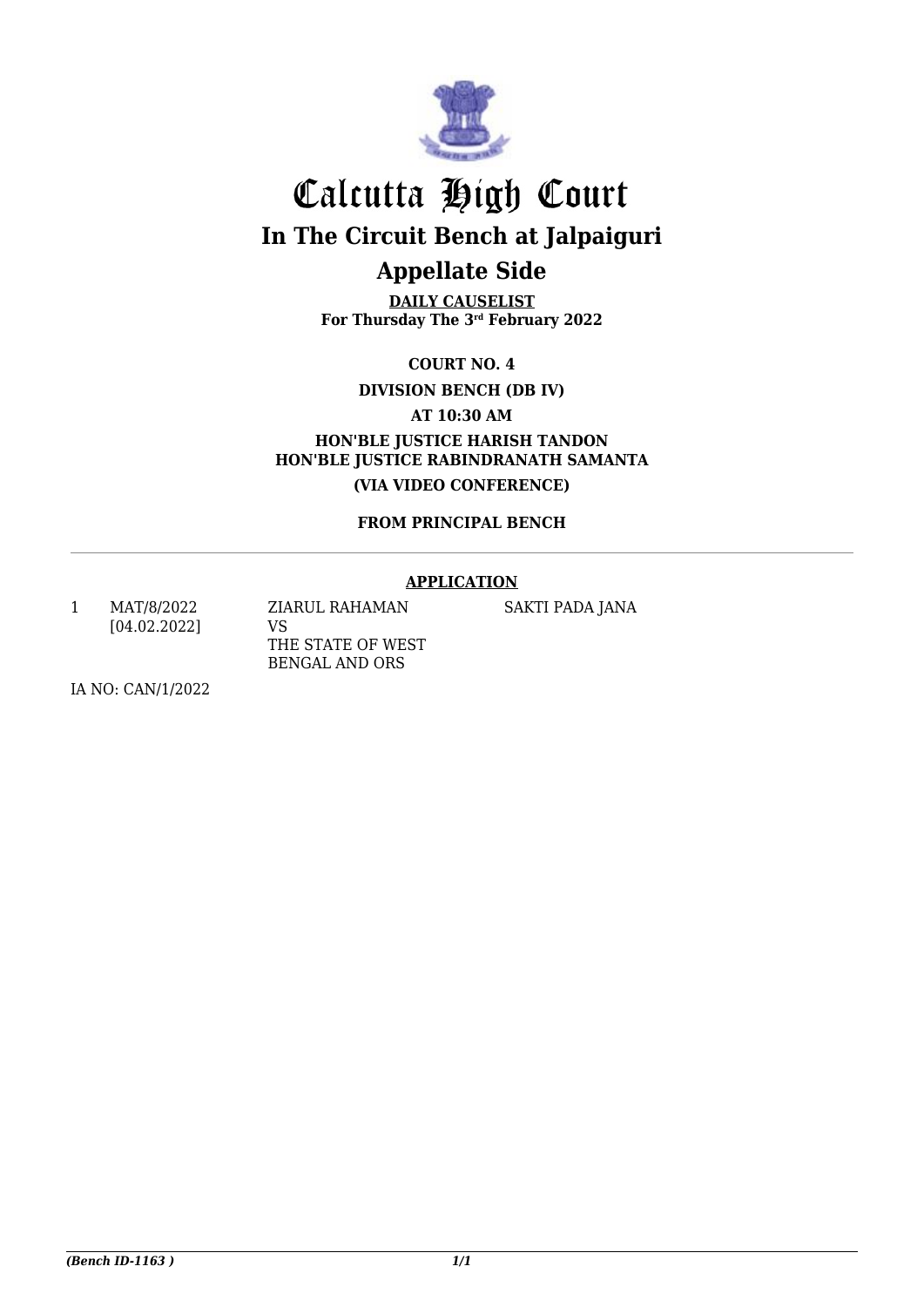

**DAILY CAUSELIST For Thursday The 3rd February 2022**

**COURT NO. 32**

**DIVISION BENCH (DB - VIII)**

**AT 2:00 PM**

**HON'BLE JUSTICE TAPABRATA CHAKRABORTY HON'BLE JUSTICE SUGATO MAJUMDAR**

**(VIA VIDEO CONFERENCE)**

**FROM PRINCIPAL BENCH**

#### **APPLICATION FOR BAIL**

1 CRM(DB)/28/2022 BIPUL CHARUA @ BIPUL CHERUA @ JHAUAR VS THE STATE OF WEST BENGAL

JAYDEEP KANTA **BHOWMIK** 

### **APPLICATION FOR ANTICIPATORY BAIL**

2 CRM(A)/67/2022 PANKAJ GUPTA AND ANR VS THE STATE OF WEST BENGAL SAMPAD DAS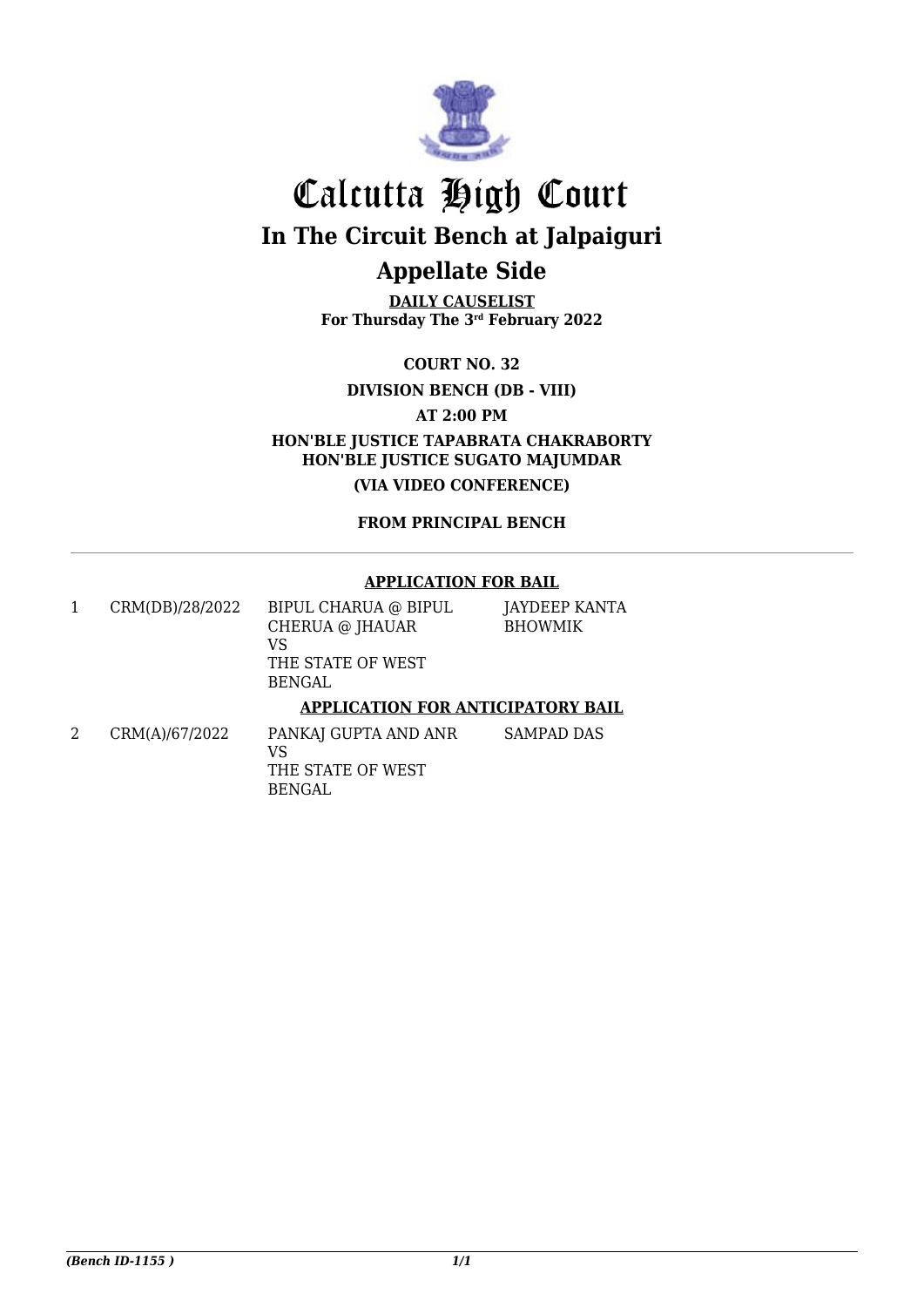

**DAILY CAUSELIST For Thursday The 3rd February 2022**

**COURT NO. 29**

**DIVISION BENCH (DB - X)**

**AT 10:30 AM**

**HON'BLE JUSTICE DEBANGSU BASAK HON'BLE JUSTICE BIBHAS RANJAN DE (VIA VIDEO CONFERENCE)**

**FROM PRINCIPAL BENCH**

### **APPLICATION FOR ANTICIPATORY BAIL**

1 CRM(A)/80/2022 RABIN BARMAN AND ORS VS THE STATE OF WEST BENGAL SUFI KAMAL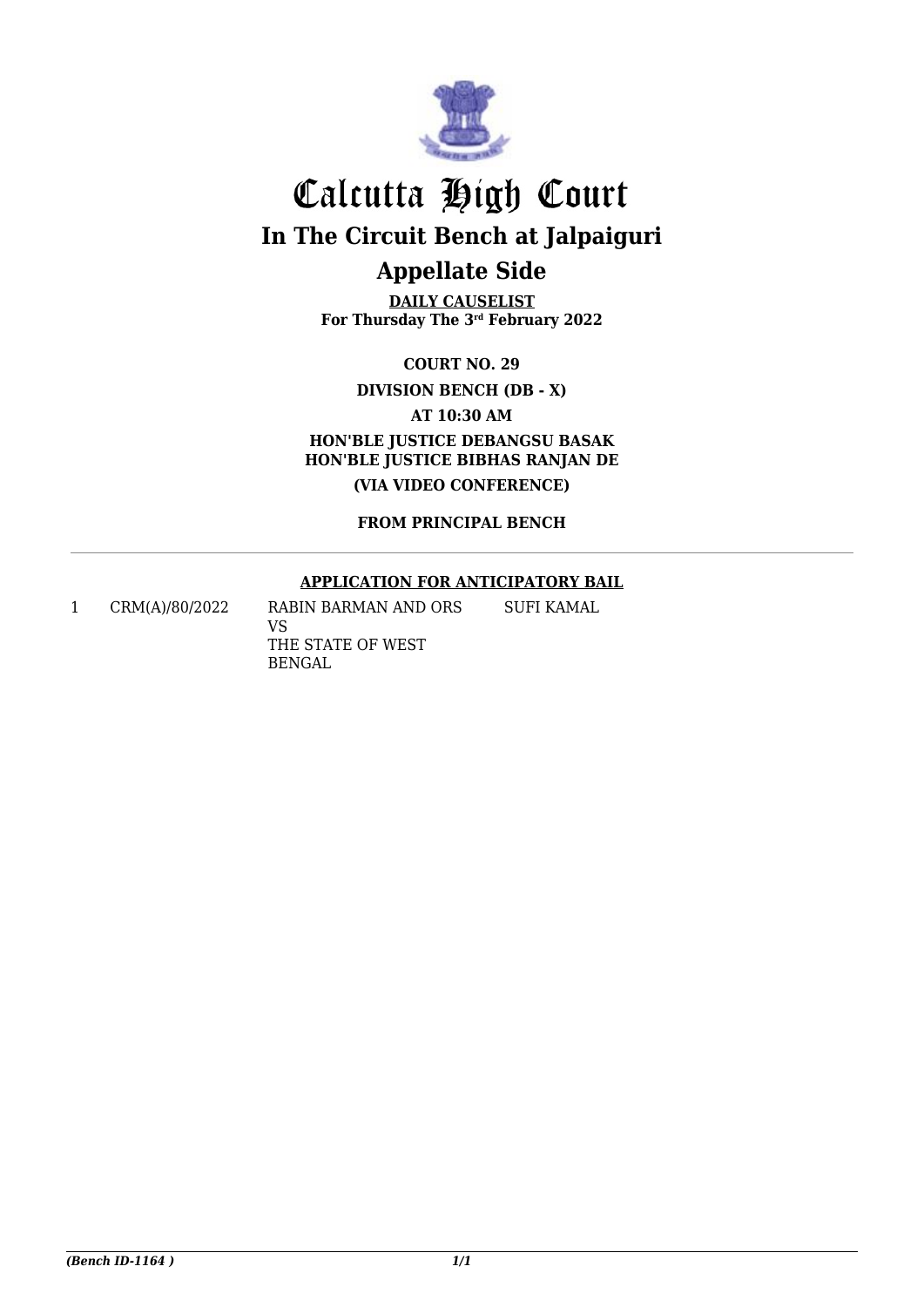

**DAILY CAUSELIST For Thursday The 3rd February 2022**

**COURT NO. 19 SINGLE BENCH (SB- VI) AT 10:30 AM HON'BLE JUSTICE SHAMPA SARKAR (VIA VIDEO CONFERENCE)**

**FROM PRINCIPAL BENCH**

#### **NEW MOTION**

1 WPA/184/2022 (CAN is lying at Jalpaiguri) BAGDOGRA DEVELOPERS PRIVATE LIMITED AND ANR VS MATIGARA PANCHAYAT SAMITI AND ORS SANDIP AGARWAL

IA NO: CAN/1/2022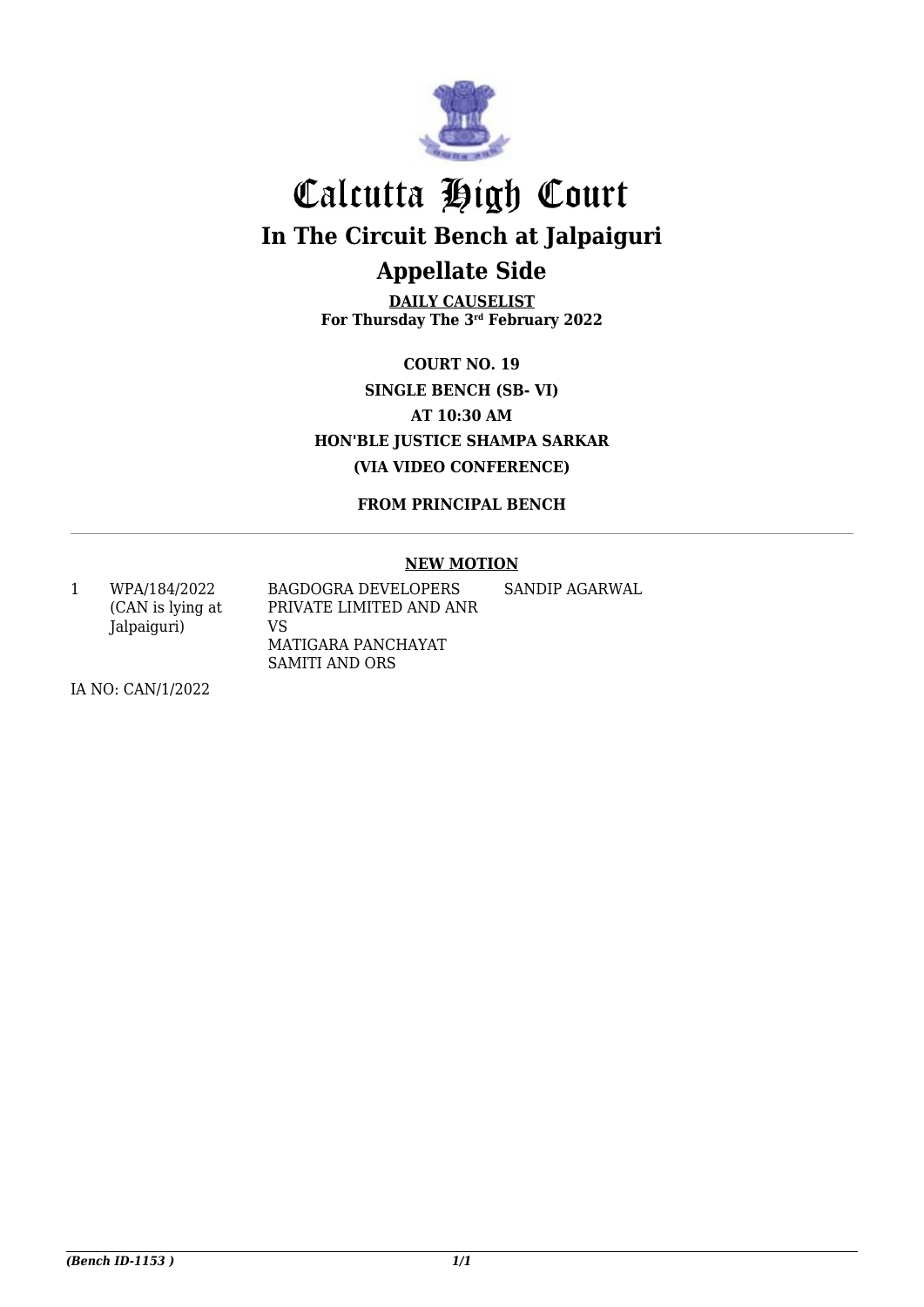

**DAILY CAUSELIST For Thursday The 3rd February 2022**

**COURT NO. 42 SINGLE BENCH (SB-XIII) AT 2:00 PM HON'BLE JUSTICE BIBEK CHAUDHURI (VIA VIDEO CONFERENCE)**

**FROM PRINCIPAL BENCH**

#### **FOR JUDGMENT**

| 1 | WPA/70/2022                      | PARESH CHANDRA SEN<br>AND ORS<br>VS<br>THE STATE OF WEST<br><b>BENGAL AND ORS</b>                                             | SUPRIYA SINGH                  |
|---|----------------------------------|-------------------------------------------------------------------------------------------------------------------------------|--------------------------------|
| 2 | CRR/132/2021                     | PARTHA SARATHI DAS AND<br>ANR<br>VS.<br>THE STATE OF WEST<br><b>BENGAL AND ANR</b>                                            | DEBORSHI DHAR                  |
|   |                                  | <b>TO BE MENTIONED</b>                                                                                                        |                                |
| 3 | WPA/2577/2021<br>[File not here] | RAM CHANDRA AGARWAL<br>VS<br>THE CHAIRPERSON, BOARD<br>OF ADMINISTRATORS,<br>SILIGURI MUNICIPAL<br><b>CORPORATION AND ORS</b> | <b>SURESH KUMAR</b><br>MITRUKA |
|   |                                  | <b>ADMISSION OF APPEAL</b>                                                                                                    |                                |
| 4 | CRA/44/2021                      | MOHANTA BARMAN@<br><b>BHASHKAR</b><br>VS<br>THE STATE OF WEST                                                                 | <b>ANIRBAN BANERJEE</b>        |

BENGAL AND ANR